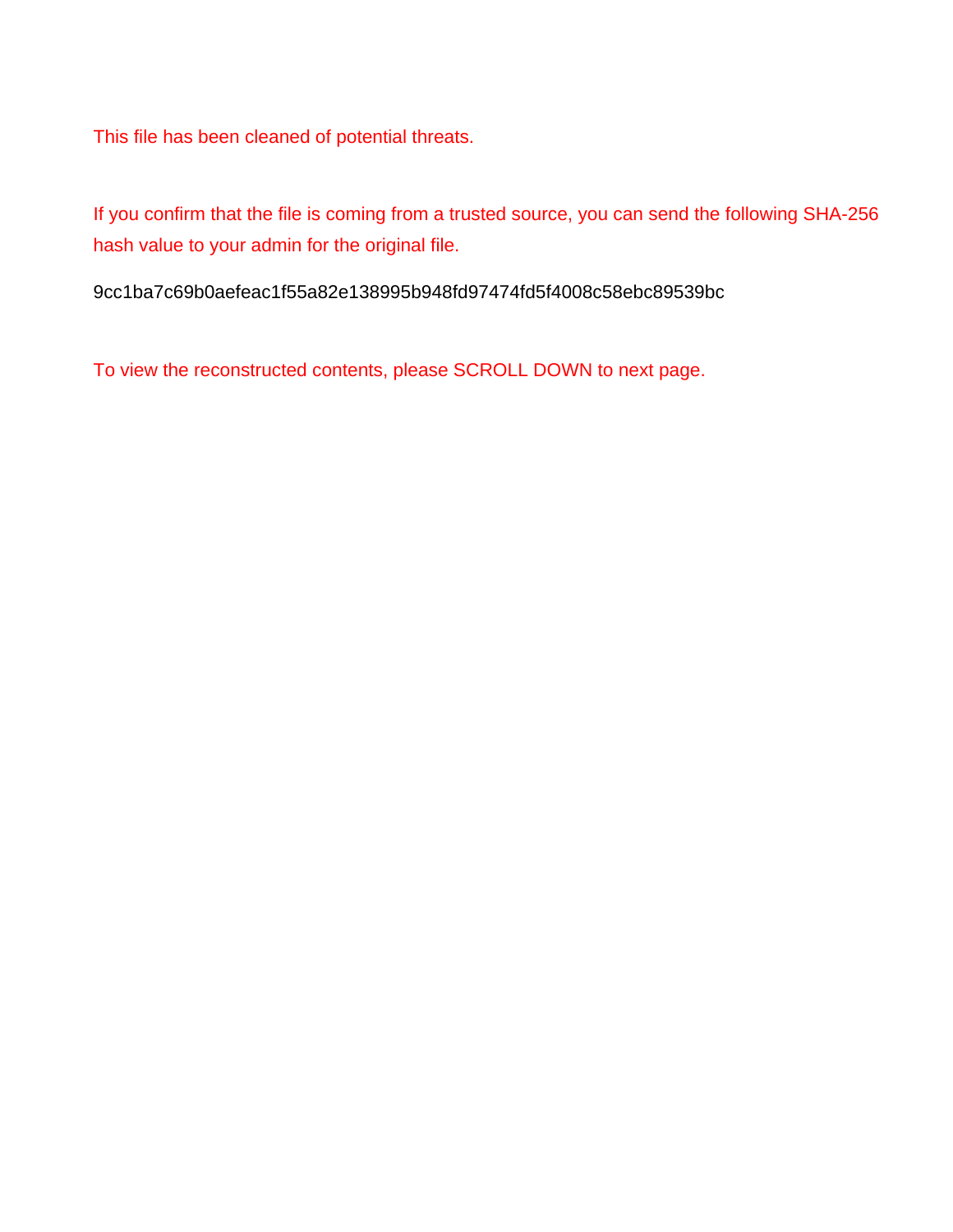# Course Specifications of Pharmacology for Master degree in Paediatric Hepatology

**-1Program Title: Master degree in pediatrics hepatology**

**2- Minor/major element of the program: minor**

**3- Department offering the program: Pediatric hepatology department**

**4- Department offering the course: Pharmacology Department**

**5- Academic year/level: First part**

## **A. Basic Information**

**Title: pharmacology for Master degree in paediatrics hepatology Total hours:**

| <b>Total hours</b> | Tutorial/clinical Practical | Lectures |
|--------------------|-----------------------------|----------|
| 15 hours           |                             | 15 hours |

# **B. Professional Information**

# *<sup>U</sup>* **.1Course aims***U*:

The aim of this course is to provide the student with the basic pharmacological knowledge and skills essential for the practice of Pediatric hepatology specialty and necessary to gain further training and practice in the field of Pediatrics hepatology.

# 2. Intended Learning Outcomes of Courses (ILOs)

# **a- Knowledge and understanding:**

By the end of the course, the student is expected to be able to:

a1. list indications, pharmacokinetics and side effects of commonly used drugs in the field of pediatrics.

# **b- Intellectual Skills**

By the end of the course, the student is expected to be able to:

b1. link between knowledge for professional problem solving.

b2. Identify different pediatric problem and choose the proper drugs and therapeutic measures for them .

# **c- Professional and Practical Skills:**

By the end of the course, the student is expected to be able to: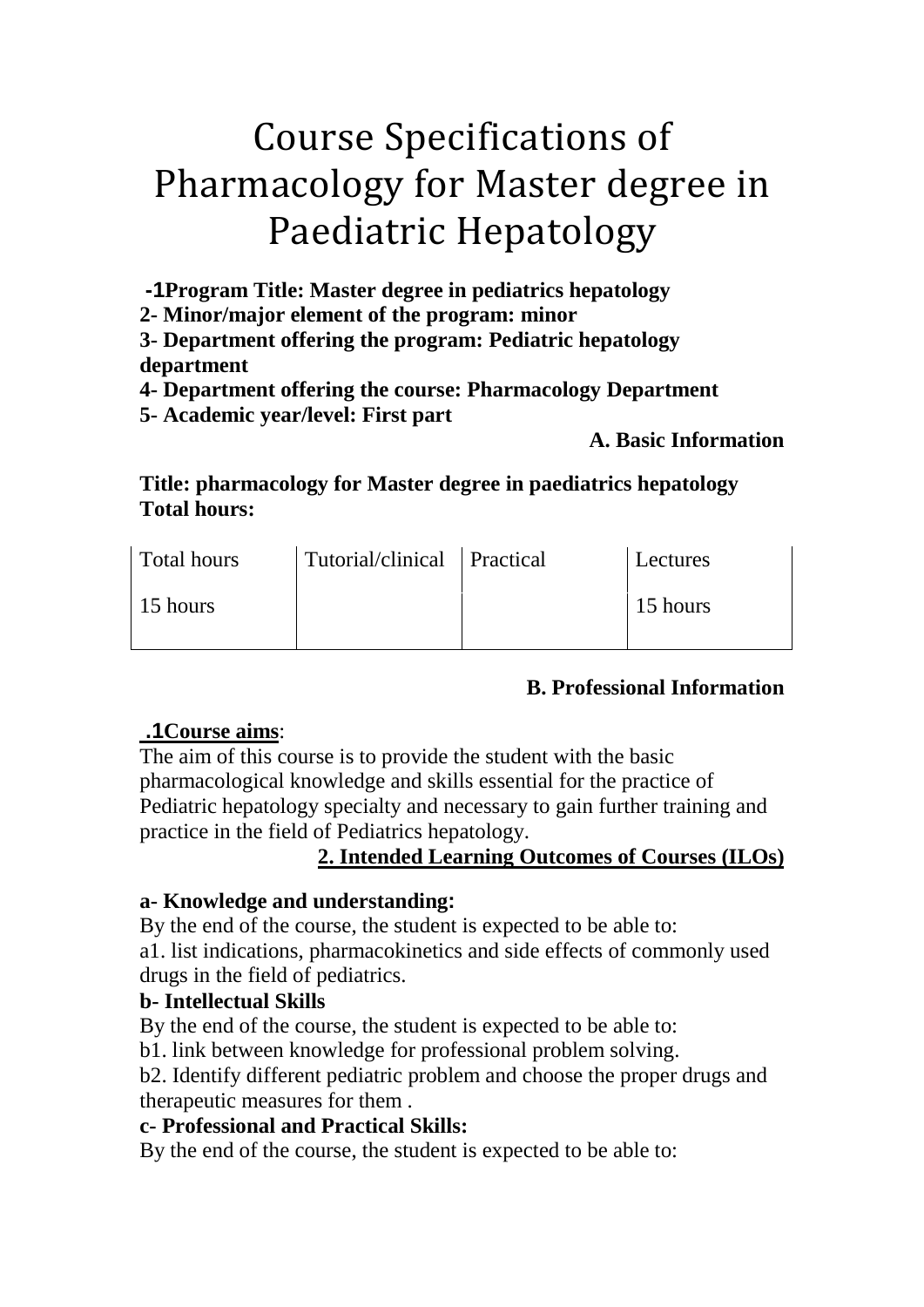c1. Master the basic and modern professional pharmacological skills needed for the pediatric hepatology practice .

#### **d- General and Transferable Skills:**

By the end of the course, the student is expected to be able to:

d1. Communicate effectively by different types of effective communication .

d2. Use appropriate computer program packages and the internet to serve the development of professional practice

d3. Assess himself and identify his personal learning needs.

d4. Use of different sources for information and knowledge.

d5. Manage time effectively .

d6. Maintain Continuous self-learning

#### **3. Contents**

| Tutorial/ | Lecture        | No. of hours   | Subjects              |
|-----------|----------------|----------------|-----------------------|
| Practical |                |                |                       |
|           | $\mathbf{1}$   | $\mathbf{1}$   | <b>Basic</b>          |
|           |                |                | pharmacological       |
|           |                |                | principles :          |
|           |                |                | pharmacodynamics      |
|           |                |                | pharmacokinetics      |
|           |                |                | drug interactions     |
|           | $\overline{2}$ | $\overline{2}$ | Cardiovascular        |
|           |                |                | drugs:                |
|           |                |                | - antihypertensive    |
|           |                |                | drugs                 |
|           |                |                | - heart failure drugs |
|           |                |                | - antiarrhythmic      |
|           |                |                | drugs                 |
|           |                |                | - diuretics           |
|           | $\mathbf{1}$   | $\mathbf{1}$   | respiratory system    |
|           |                |                | drugs:                |
|           |                |                | - asthma drugs        |
|           |                |                | - antitussive drugs   |
|           | $\mathbf{1}$   | $\mathbf{1}$   | GIT drugs             |
|           |                |                | - drug treatment of   |
|           |                |                | peptic ulcer          |
|           | $\mathbf{1}$   | $\mathbf{1}$   | drug treatment of     |
|           |                |                | blood diseases        |
|           | $\overline{2}$ | $\overline{2}$ | drugs acting on CNS   |
|           |                |                |                       |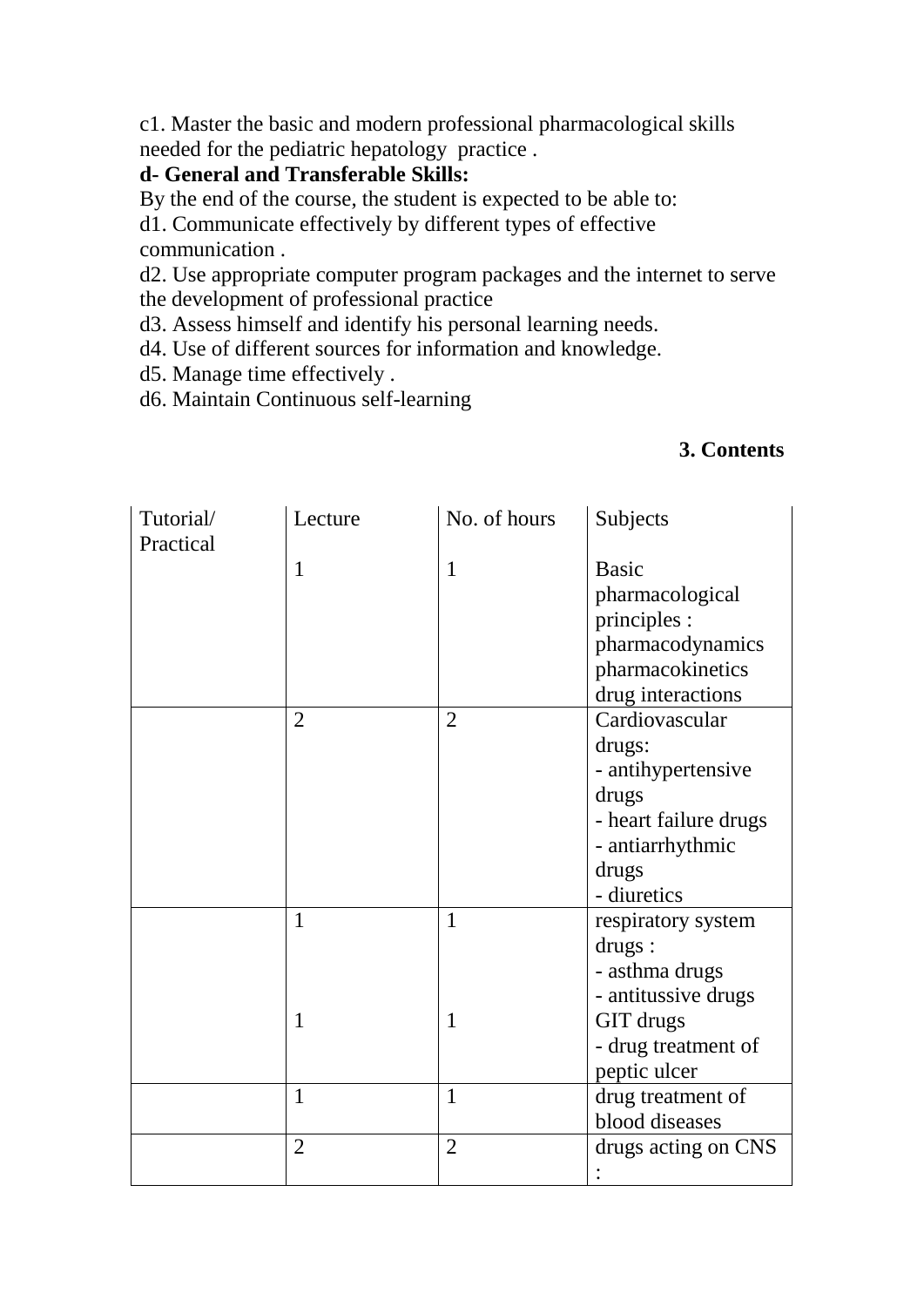|  | - sedative-hypnotics<br>- antiepileptic drugs |
|--|-----------------------------------------------|
|  | Non-steroidal anti-                           |
|  | inflammatory drug                             |
|  | Endocrine drugs                               |
|  | antimicrobial drugs                           |
|  | Fotal                                         |

## **4. Teaching methods:**

#### .4.1Lectures

4.2. Attending and participating in scientific conferences, workshops and thesis discussions. (To acquire the general and transferable skills)

#### *<sup>U</sup>***5. Methods of Students assessment***U***:**

5.1. Research assignments (to assess intellectual skills & general and transferable skills)

5.2. Final written exam , includes:

- Short assay (to assess knowledge and understanding)

5.3. Final oral exam , includes:

- Structured oral exam (to assess knowledge and understanding)

Assessment Schedule

| Assessment 1 | Research assignments | Week: $16 - 20$ |
|--------------|----------------------|-----------------|
| Assessment 2 | Final written exam   | Week: 22 - 24   |
| Assessment 3 | Final oral exam      | Week: $22 -$    |
|              |                      |                 |

24

#### *<sup>U</sup>Weighting of Assessments*

| Assessment 1 | Research assignments | Formative-only          |
|--------------|----------------------|-------------------------|
| Assessment 2 | Final written exam   | 70 % (degree from 150)  |
| Assessment 3 | Final oral exam      | $30\%$ (degree from 50) |
| Total        |                      | $100\%$                 |

# **6. List of References**

6.1- Course Notes

Lecture notes prepared by the staff members in the department

6.2- Essential Books (Text Books)

Katzung , basic and clinical pharmacology

6.3- Recommended Books

Lippincott's illustrated reviews of pharmacology

6.4- Periodicals, Web Sites, … etc

1. http://www.ncbi.nlm.gov/

3. Findarticle.com

4. Freemedicaljournals.com